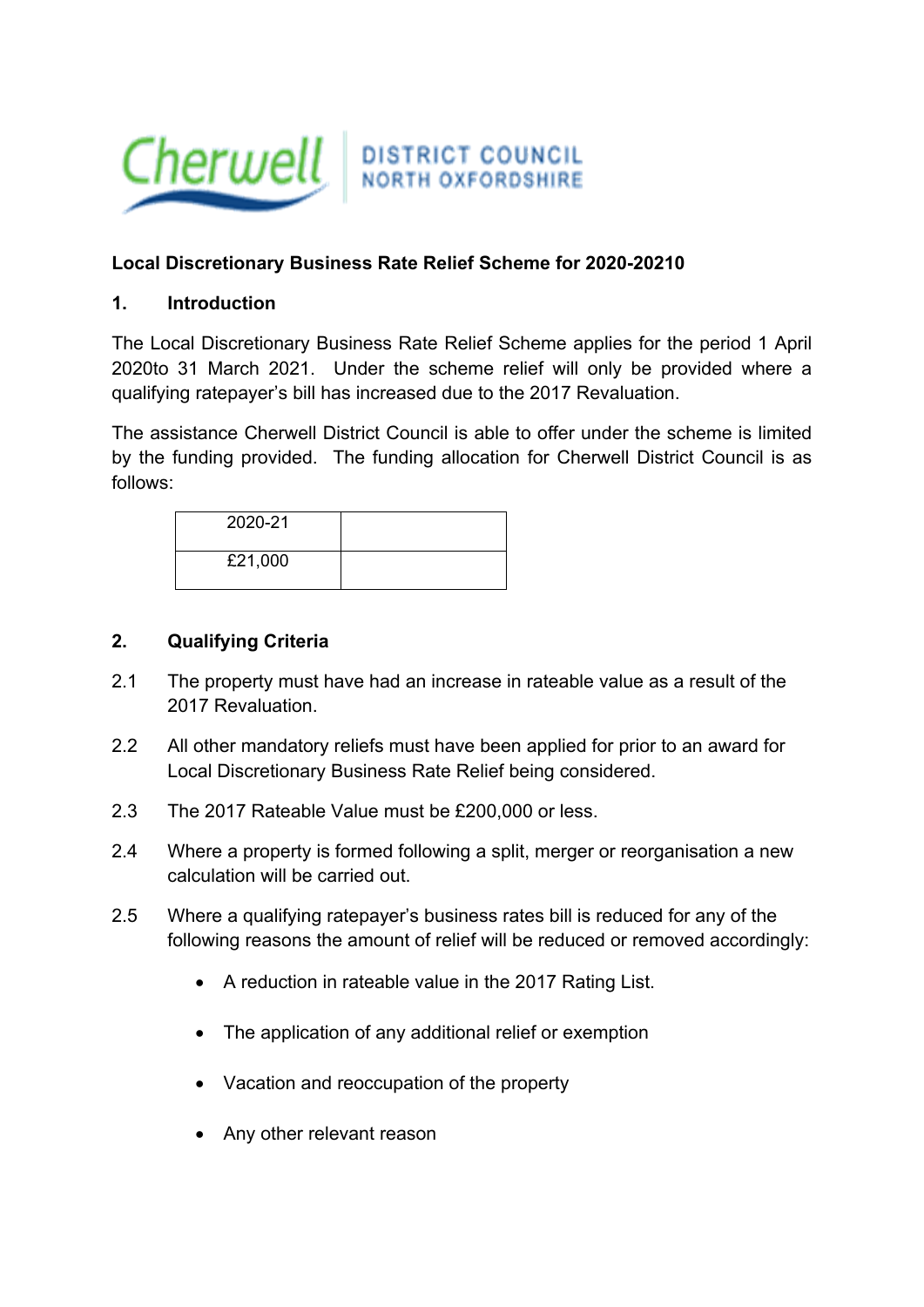2.6 A minimum award has been introduced so that the relief awarded is for eligible properties where the amount of relief is £50.00 or more.

# **3. Exclusions**

- 3.1 Relief will not be awarded to the following types of ratepayers and properties:
	- Precepting bodies (County, District and Parish Councils)
	- Banks, building societies and other major financial institutions
	- Multi-national businesses or large chains
	- Businesses which occupy 3 or more properties
	- National Health Service
	- Charities
	- Central Government bodies

#### 3.2 Unoccupied properties

3.3 Where the award of relief would not comply with EU law on State Aid.

#### **4. State Aid**

Ratepayers will be required to confirm that they have received any other State Aid that exceeds €200,000 in total including any other rates relief being granted for premises other than the one to which the declaration relates, under the De Minimis Regulations EC 1417/2013.

Further information on State Aid law can be found at <https://www.gov.uk/state-aid>

## **5. How will the Local Discretionary Business Rate Relief be calculated?**

Local Discretionary Business Rate Relief will be calculated after any or all of the following have been applied:

- Exemptions and other reliefs
- Transitional arrangements

## **6. Application Process**

The Council will automatically award business rates relief to qualifying businesses.

The amount of relief awarded each year will be subject to review such that the total relief doesn't exceed the funding allocation from government.

This policy will be published on the Council's website [www.cherwell.gov.uk](http://www.cherwell.gov.uk/).